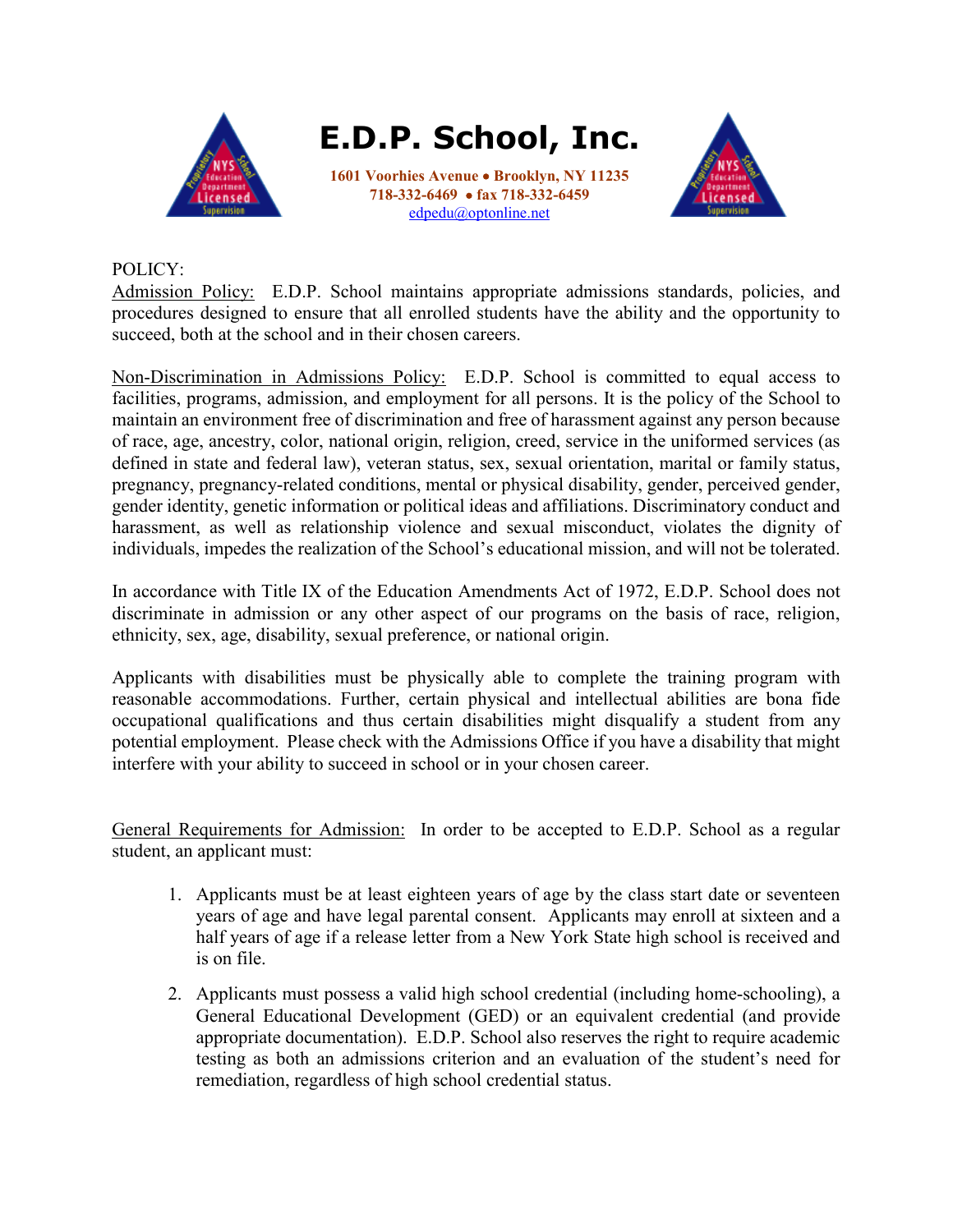- 3. Applicants must a U.S. Citizen, legal resident, or otherwise legally eligible to study in the United States by presenting proof of identity and citizenship/legal immigration status. Acceptable documents include photocopies of one or more of the following documents: Social Security Card, Driver license/non-driver ID, U.S. Passport, Alien Registration Card or student visa.
- 4. Applicants are required to interview with an Admissions Representative and participate in a campus tour (see details below). Admissions interviews are scheduled to discuss the various program/career options that are available. During the interview, the applicant will be given a tour of the school's facilities, provided a copy of the current Academic Catalog, and introduced to the E.D.P. School website.
- 5. Applicants are required to sign and submit an enrollment agreement and pay a nonrefundable application fee.

## Enrollment Deadline

Students are enrolled on a space-available basis. Students will be enrolled in order of acceptance for admission (having completed all admission requirements, including submission of all required documents). When enrollment exceeds capacity, a limited number of students who have completed all requirements in advance of the class start may be placed on a waiting list. Any student placed on the waiting list and unable to start because of class capacity will be given an option of transferring to the next available class.

Personal Admission Interview: Prospective students desiring to apply to E.D.P. School should contact the School and speak with an Admissions Representative. Prospective students will also tour the campus at the time of the Personal Admission Interview. Arrangements for an interview and tour of E.D.P. School may be made by contacting the Admissions Department.

Required Documents: Prior to starting classes, an applicant must also provide/complete the following documents or tasks (as appropriate):

- o Submit appropriate documentation of high school completion. Appropriate documentation includes: a confirmed copy of a high school diploma, an official high school transcript listing date of graduation, a General Educational Development (GED) certificate, a college transcript from a national or regionally accredited college that contains the name and date of high school graduation, or home-schooling documentation appropriate under the laws of the State in which the home-schooling occurred. (Foreign documents require translation and evaluation to indicate the foreign diploma is equivalent to a U.S. High School Diploma).
- o Complete an enrollment agreement (parent signature required if under eighteen years of age),
- o Complete several forms provided by the School,
- o If requesting transfer credit, submit official college/higher education transcript, and
- o Meet with a financial officer at the school to make satisfactory payment arrangements.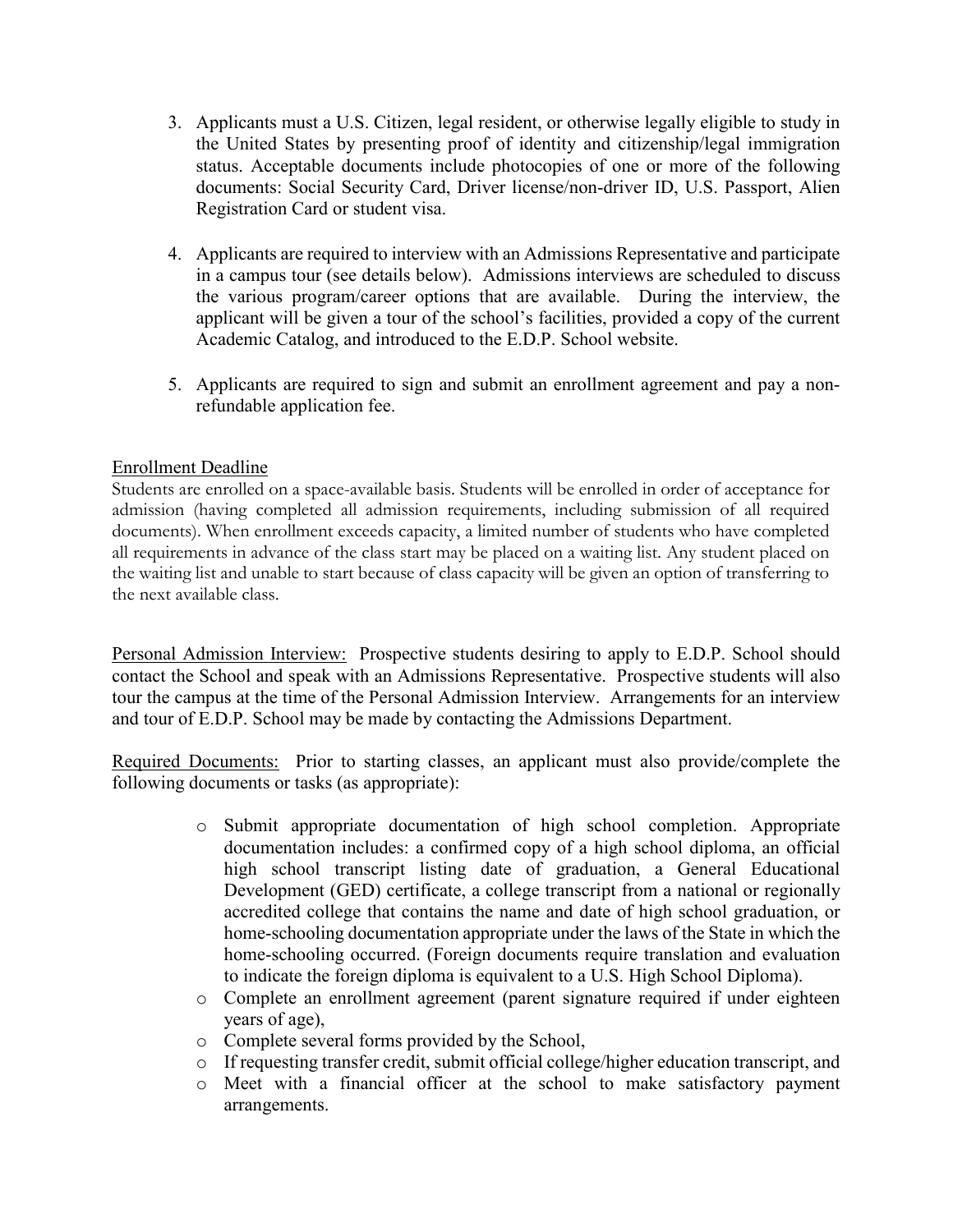If the applicant is unable to provide the required documents or complete the required tasks, the Admissions Office may allow the applicant additional time (up to thirty days after the start of classes) to complete the tasks or obtain the appropriate documentation. If the requirements are not met within this timeframe, the school may rescind the student's acceptance at the discretion of the School Director.

A student is officially enrolled upon completion of all admission requirements and the enrollment agreement is fully executed (signed by the applicant and the School Official or their designee). An applicant may register at any time but may only begin classes on the specified start date or no later than the allowable start period defined by the Schools governing agencies and as outlined on the enrollment agreement. Classes may have a limited enrollment.

Transfer of Credit (Credit for Previous Training): E.D.P. School welcomes applications for admission from students who have studied at other accredited post-secondary education institutions. Transfer applicants are subject to the regular admission requirements of the School.

The School maintains a record of the previous education and training of each student. All requests for exemption or credit must be submitted prior to the start of training. New students, which includes students transferring from another institution, may request exemption from courses based on previous postsecondary education and training. Transcripts from other nationally and/or regionally accredited schools and colleges may be submitted for credit. Credit may be given for related courses taken at a different institution, however credits must have been completed within the last 5 years with an earned grade of a "C" or above. Transfer of credit will be limited to enrollment at E.D.P. School and an official transcript must be presented prior to starting school. The School Director or his/her designee will determine what credit is to be transferred. Credit is limited to no more than 50% of the total School program, and certain classes may not be eligible for credit. If the training program is shortened, the program cost will be reduced accordingly.

Satisfactory Payment Arrangements: No student will be allowed to begin classes at E.D.P. School without making satisfactory payment arrangements. Satisfactory arrangements may include a combination of methods including, financial aid (including Federal Pell and SEOG grants), other outside aid and/or personal payment (cash, check, money order or credit card).

## PROCEDURE:

High School Credential: All students admitted to a program of study at E.D.P. School must possess a valid high school diploma or equivalent, as defined in federal regulation 34 CFR 668.32 (including students who were legally and properly home-schooled). Financial aid applicants must also self-certify their status as a high school graduate or GED holder through the Free Application for Federal Student Aid (FAFSA) to be eligible for federal and state financial aid.

High school credentials will only be accepted from institutions offering an actual curriculum of high school courses under the supervision of a State, other legitimate government authority, or an accrediting body recognized by the U.S. Department of Education (ED). A certification of testing without an actual, approved curriculum of study is *not* acceptable as a high school diploma. GED